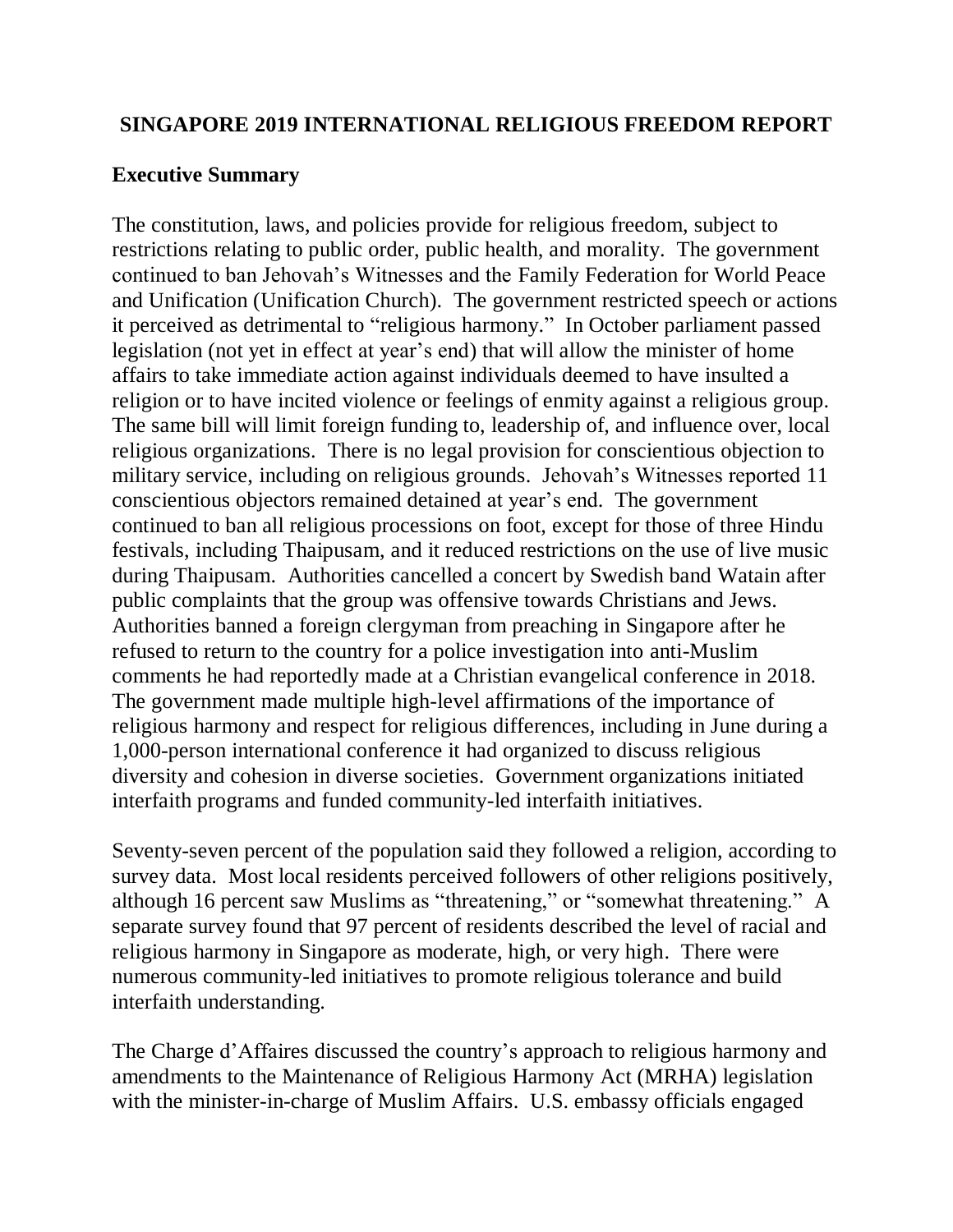with senior government officials and religious leaders at a May iftar, during which the Charge d'Affaires gave a speech embracing religious diversity. Visiting representatives from the Office of International Religious Freedom met with the imam of Ba'alwie Mosque. Embassy representatives engaged with a variety of groups to support religious freedom including the Inter-Religious Organization (IRO), the government's Islamic Religious Council (MUIS), the Singapore Muslim Women's Association (PPIS), and representatives from Buddhist, Christian, Shia Muslim, Sikh, Sunni Muslim, Taoist, and interfaith groups. The embassy used social media, including a Facebook item featuring the work of a former participant in a U.S.-sponsored exchange program, to highlight its religious outreach and to demonstrate respect for the country's religious diversity.

# **Section I. Religious Demography**

The U.S. government estimates the total population at 6.1 million (midyear 2019 estimate). Of the four million individuals the local government counts as citizens or permanent residents, 81.5 percent stated a religious affiliation in the 2015 General Household Survey. According to the data, approximately 33.2 percent of the population of citizens and permanent residents are Buddhist, 18.8 percent Christian, 14 percent Muslim (predominantly Sunni), 10 percent Taoist, and 5 percent Hindu. Groups together constituting less than 1 percent of the population include Sikhs, Zoroastrians, Jains, Jews, Jehovah's Witnesses, and members of the Unification Church. Although estimates varied widely, the government estimated there are 2,500 members in the Jewish community.

According to a report by the Department of Statistics, 74.3 percent of the resident population is ethnic Chinese, 13.4 percent ethnic Malay, 9.0 percent ethnic Indian, and 3.2 percent other, including Eurasians. Nearly all ethnic Malays are Muslim. According to a 2016 national survey, among ethnic Indians, 59.9 percent are Hindu, 21.3 percent Muslim, and 12.1 percent Christian. The ethnic Chinese population includes Buddhists (42.3 percent), Christians (20.9 percent), and Taoists (12.9 percent).

## **Section II. Status of Government Respect for Religious Freedom**

### **Legal Framework**

The constitution states every person has a constitutional right to profess, practice, or propagate his or her religious belief as long as such activities do not breach any other laws relating to public order, public health, or morality. The constitution also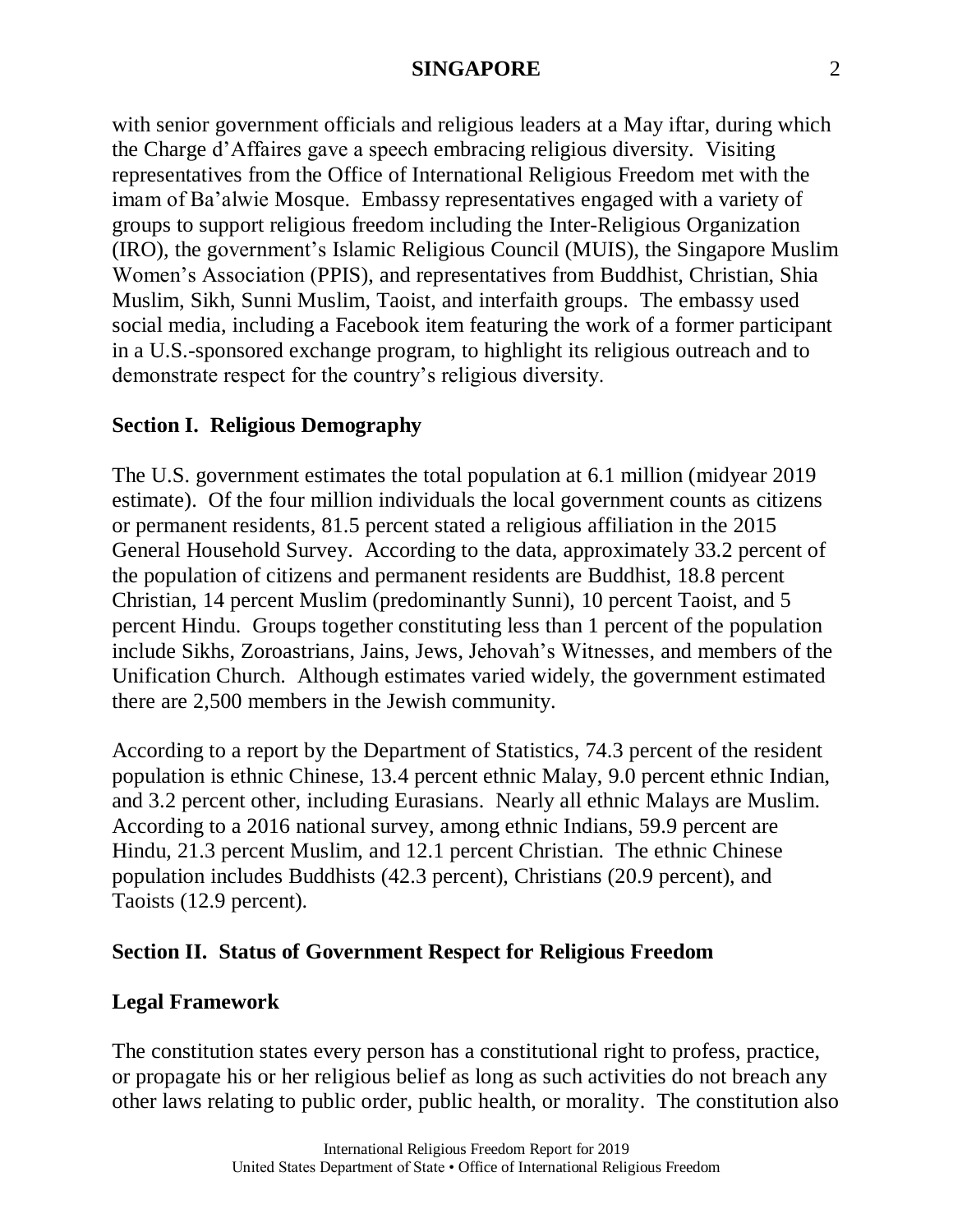prohibits discrimination on grounds of religion in the administration of any law or in the appointment to or employment in any office under a public authority. It states every religious group has the right to manage its own religious affairs, and it does not prohibit restrictions on employment by a religious institution. The constitution states no person shall be required to receive instruction or take part in any ceremony or act of worship other than his or her own.

The government maintains a decades-long ban on Jehovah's Witnesses and the Unification Church. The government banned Jehovah's Witnesses in 1972 on the grounds the religion was prejudicial to public welfare and order because it objected to national service, reciting the national pledge, or singing the national anthem. A 1996 decision by the Singapore Appeals Court upheld the rights of individual members of the Jehovah's Witnesses to profess, practice, and propagate their religious beliefs. The government does not arrest Jehovah's Witnesses for attending or holding meetings in private homes; however, it does not allow them to hold public meetings or publish or import their literature. The government banned the Unification Church in 1982 on grounds it was a "cult" that could have detrimental effects on society.

The MRHA authorizes the minister for home affairs to issue a "restraining order" (RO) against a person in a position of authority within a religious group if the minister ascertains the person is causing feelings of enmity or hostility between different religious groups, promotes political causes, carries out subversive activities, or encourages disaffection against the government under the guise of practicing religion. An RO places various restrictions on public activities in which a religious authority can participate. Under the MRHA, the minister must provide any individuals or religious groups 14 days to make written representations before an RO may be issued against them, and the minister must also consult and take into consideration the views of the Presidential Council for Religious Harmony (PCRH) as to whether an RO should be issued. In addition, under the penal code, "Wounding the religious or racial feelings of any person" or knowingly promoting "disharmony or feelings of enmity, hatred, or ill will between different religious or racial groups" may result in detention or imprisonment. Imprisonment may last up to five years.

In October parliament passed legislation to amend the MRHA, although the revised law did not take effect by year's end. The amendment will authorize the minister for home affairs to issue an RO with immediate effect against any person whom the minister ascertains incites violence on the basis of religion, or against a religious group or its members. The minister could also issue an RO with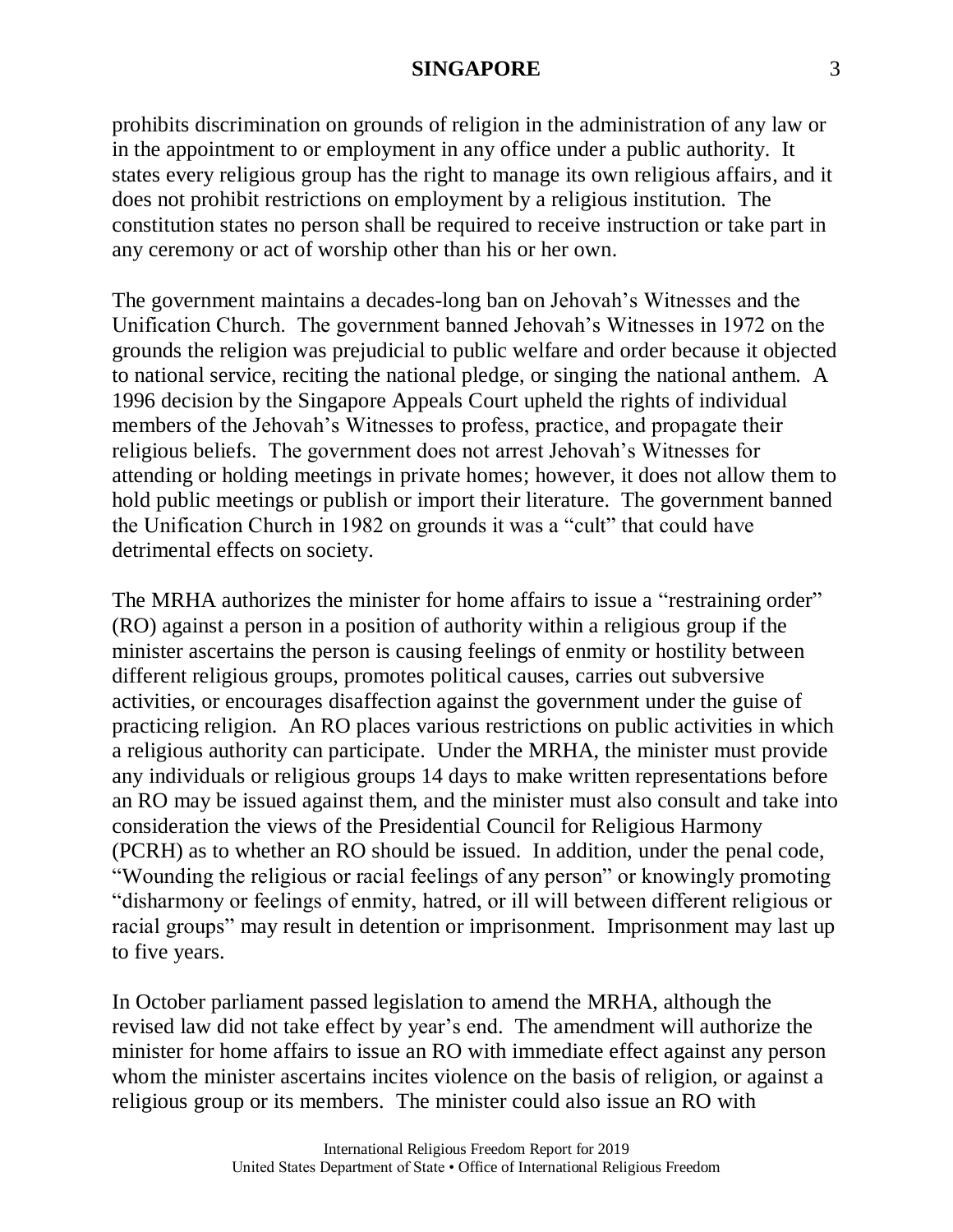immediate effect against any person who incites feelings of enmity, hatred, ill will, or hostility against a religious group, or who insults or wounds the religious feelings of another person, if the act risked disturbing public peace. The risk of disturbing public peace will not need to be present if the offender is a religious leader. The law will have extraterritorial reach in instances where an offense by someone outside the country is deemed to have targeted and affected Singapore. An RO prevents an offender from making additional statements and may require a person to take down online posts. Any restraining order issued must be referred to the PCRH, which recommends to the president that the order be confirmed, cancelled, or amended. An offender has 14 days to make written representations to the PCRH. The minister must review a confirmed restraining order at least once every 12 months and may revoke such an order at any time. The law prohibits judicial review of such restraining orders. The amended law will introduce a community-based tool that enables offenders to voluntarily reconcile their differences with the religion the offender was alleged to have insulted rather than face prosecution.

The amended MRHA will require that key leadership roles in religious organizations be filled by Singaporeans or permanent residents, and that the majority of each organization's governing body be composed of Singapore citizens. The law, as amended, will hold that, with some exceptions, religious organizations must disclose foreign donations of 10,000 Singapore dollars (SGD) (\$7,400) or more, and that they must declare any affiliation to foreign groups that are in a position to exert influence. The minister could issue an RO against any religious group, which would prevent or reduce foreign influence affecting the group, if he or she believed this foreign influence could undermine religious tolerance or present a threat to public peace and order.

The PCRH reports on matters affecting the maintenance of religious harmony and considers cases referred by the minister for home affairs or by parliament. The president appoints the council's members on the advice of the Presidential Council for Minority Rights. The law requires two-thirds of PCRH members to be representatives of the major religions in the country, which according to law are Christianity, Islam, Hinduism, Buddhism, and Taoism.

The constitution states Malays are "the indigenous people of Singapore" and requires the government to protect and promote their interests, including religious interests. The MUIS, established under the Ministry for Culture, Community, and Youth (MCCY), administers affairs for all Muslims in the country such as the construction and management of mosques, halal certification, fatwa issuances,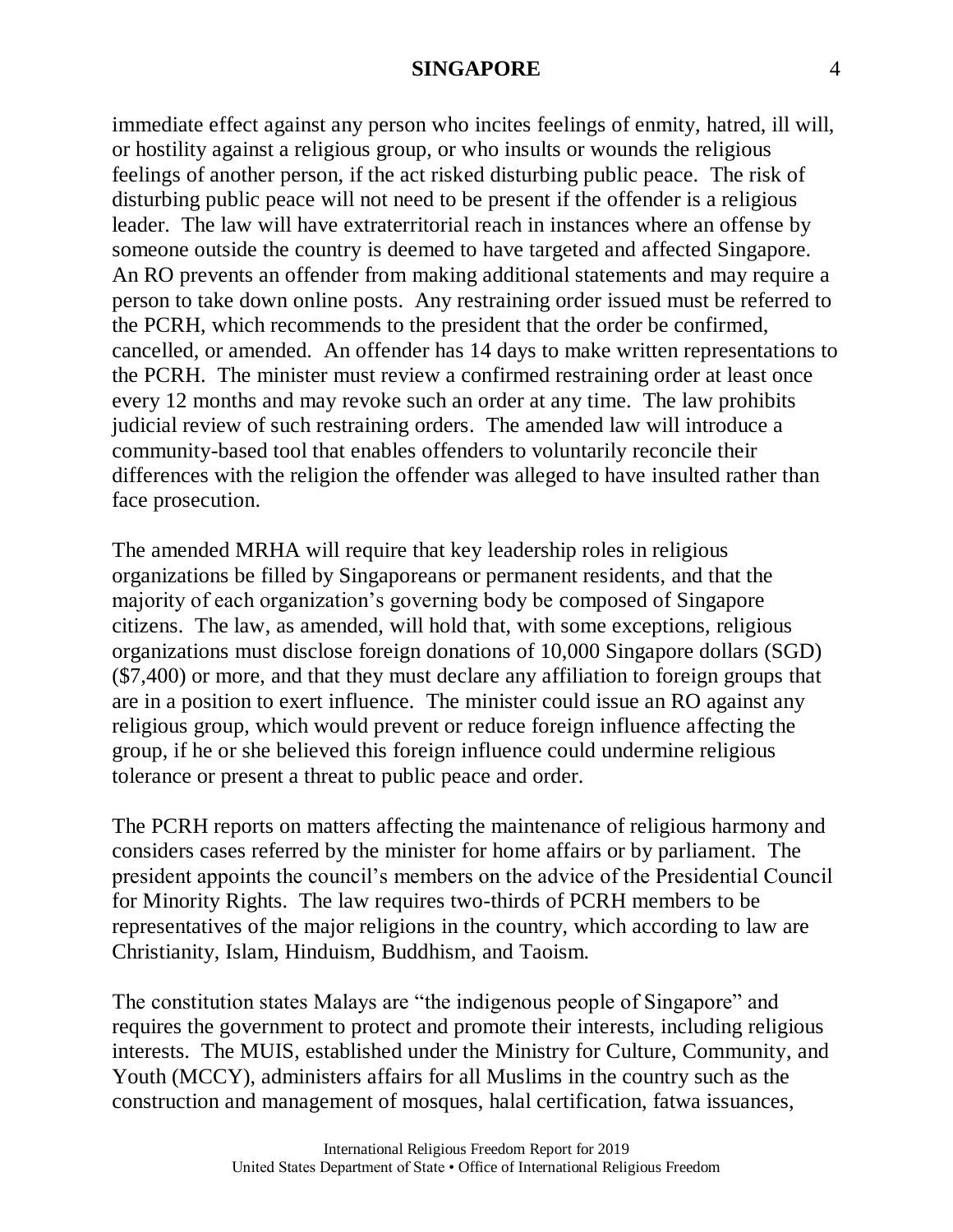preparation of Friday sermons, and the Hajj. The MUIS includes representatives from the Sunni majority as well as Muslim minority groups, including Shia. Use of MUIS sermons is not compulsory, but imams who use their own content are responsible for it and may be investigated if there are complaints.

The government appoints all members of the MUIS and the Hindu Endowments Board and nominates four of the 11 members of the Sikh Advisory Board. These statutory boards manage various aspects of their faith communities, ranging from managing properties and endowments to safeguarding customs and the general welfare of the community.

The law requires all associations of 10 or more persons, including religious groups, to register with the government. Registration confers legal identity, which allows property ownership, the ability to hold public meetings, and the ability to conduct financial transactions. Registered religious groups may apply to establish and maintain charitable and humanitarian institutions, which enable them to solicit and receive funding and tax benefits, such as income tax exemptions. Registered societies are subject to potential deregistration by the government on a variety of grounds, such as having purposes prejudicial to public peace, welfare, or good order. Deregistration makes it impossible to maintain a legal identity as a religious group, with consequences related to owning property, conducting financial transactions, and holding public meetings. A person who acts as a member of or attends a meeting of an unregistered society may be punished with a fine of up to 5,000 SGD (\$3,700), imprisonment of up to three years, or both.

Prisoners, including those in solitary confinement, are allowed access to chaplains of registered religious groups.

Citizens need a permit to speak at indoor public gatherings outside of the hearing or view of nonparticipants if the topic refers to race or religion. Indoor, private events are not subject to the same restrictions. Organizers of private events, however, must prevent inadvertent access by uninvited guests, or they could be cited for noncompliance with the rules regarding public gatherings.

By law, a publication is considered objectionable if it describes, depicts, expresses, or deals with, among other things, matters of race or religion in such a manner that the availability of the publication is likely to cause feelings of enmity, hatred, ill will, or hostility between racial or religious groups. The government may prohibit the importation of publications, including religious publications, under the law. For offenses involving the publication of objectionable material, an individual may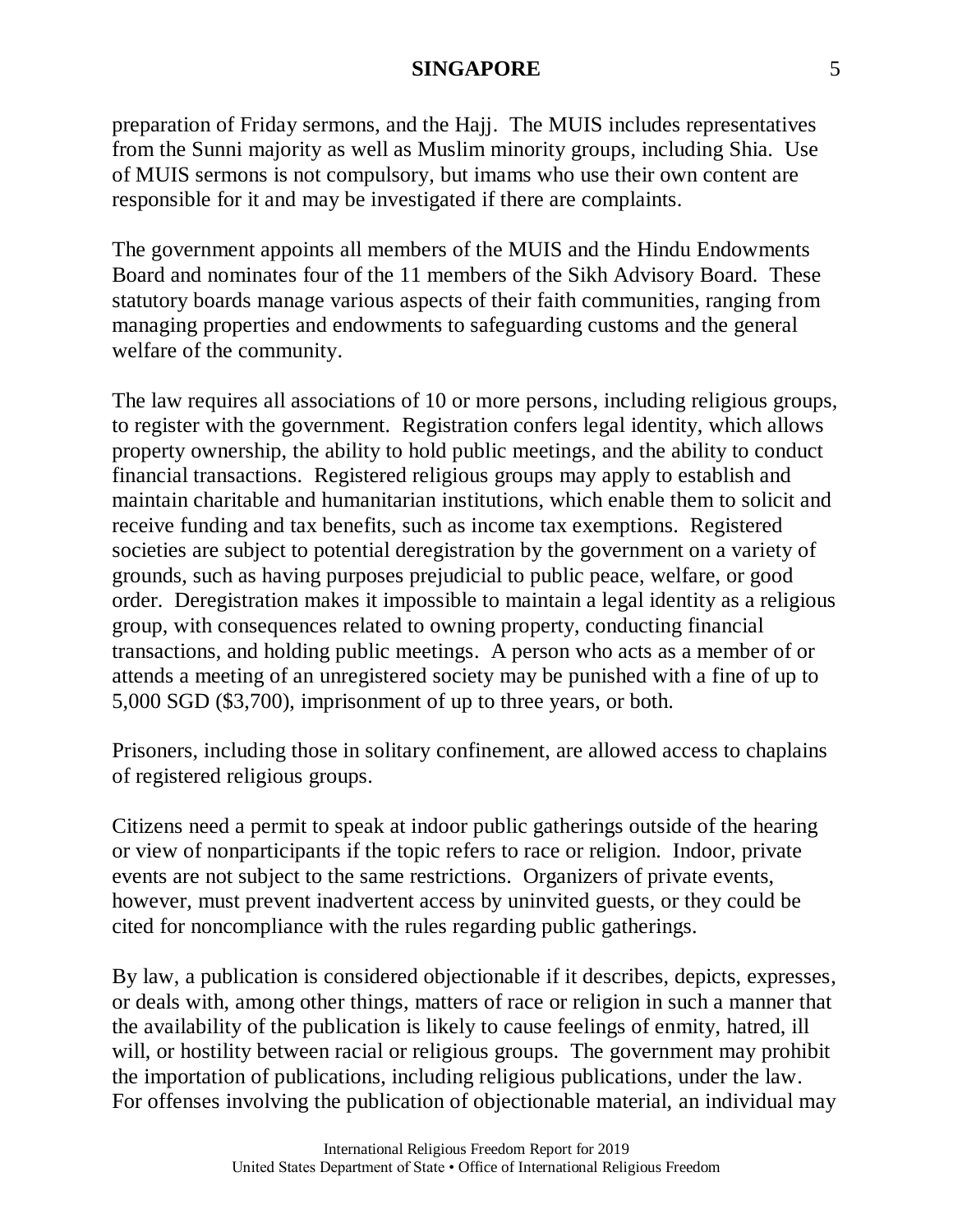be liable on conviction to a fine not exceeding 5,000 SGD (\$3,700), imprisonment for a term not exceeding 12 months, or both. A person in possession of a prohibited publication may be fined up to 2,000 SGD (\$1,500) and imprisoned for up to 12 months for a first conviction. All written materials published by the International Bible Students Association and the Watchtower Bible and Tract Society, publishing arms of the Jehovah's Witnesses, remain banned by the government.

The Ministry of National Development and the Urban Redevelopment Authority (URA) establish the guidelines on land development and use of space for religious activities. The URA regulates all land usage and decides where organizations may be located. Religious buildings are primarily classified as places of worship. A group seeking a new place of worship must apply to the URA for a permit. The ministry and the URA determine whether a religious institution meets the requirements as a place of worship, such as being located in an allotted zone and meeting the maximum plot ratio and building height. URA guidelines regulate the use of commercially and industrially zoned space for religious activities and religious groups; they apply equally to all religious groups. Commercial or industrial premises that host religious activities but are not zoned as places of worship must be approved by the URA. They may not be owned by or exclusively leased to religious organizations or limited to religious use and must also be available to rent out for nonreligious events. They may not display signage, advertisements, or posters of the religious use; be furnished to resemble a worship hall; or display any religious symbols, icons, or religious paraphernalia when the premises are not in use by the religious organization. Use of the space for religious purposes must not cause parking, noise, or other problems.

Registration with the MUIS is compulsory for all Muslim religious teachers and centers of learning. Registration requires adherence to minimum standards and a code of ethics, as well as fulfilment of certain training requirements.

The law allows the Muslim community, irrespective of school of Islam or ethnicity, to have personal status issues governed by Islamic law, "as varied where applicable by Malay custom." Ordinarily the Shafi'i school of law is used, but there are provisions for use of "other accepted schools of Muslim law as may be appropriate." Under the law, a sharia court has nonexclusive jurisdiction over marriage issues where both parties are or were married as Muslims, including disposition of property upon divorce, custody of minor children, and inheritance. The president of the country appoints the president of the sharia court. A breach of sharia court orders is a criminal offense punishable with imprisonment of up to six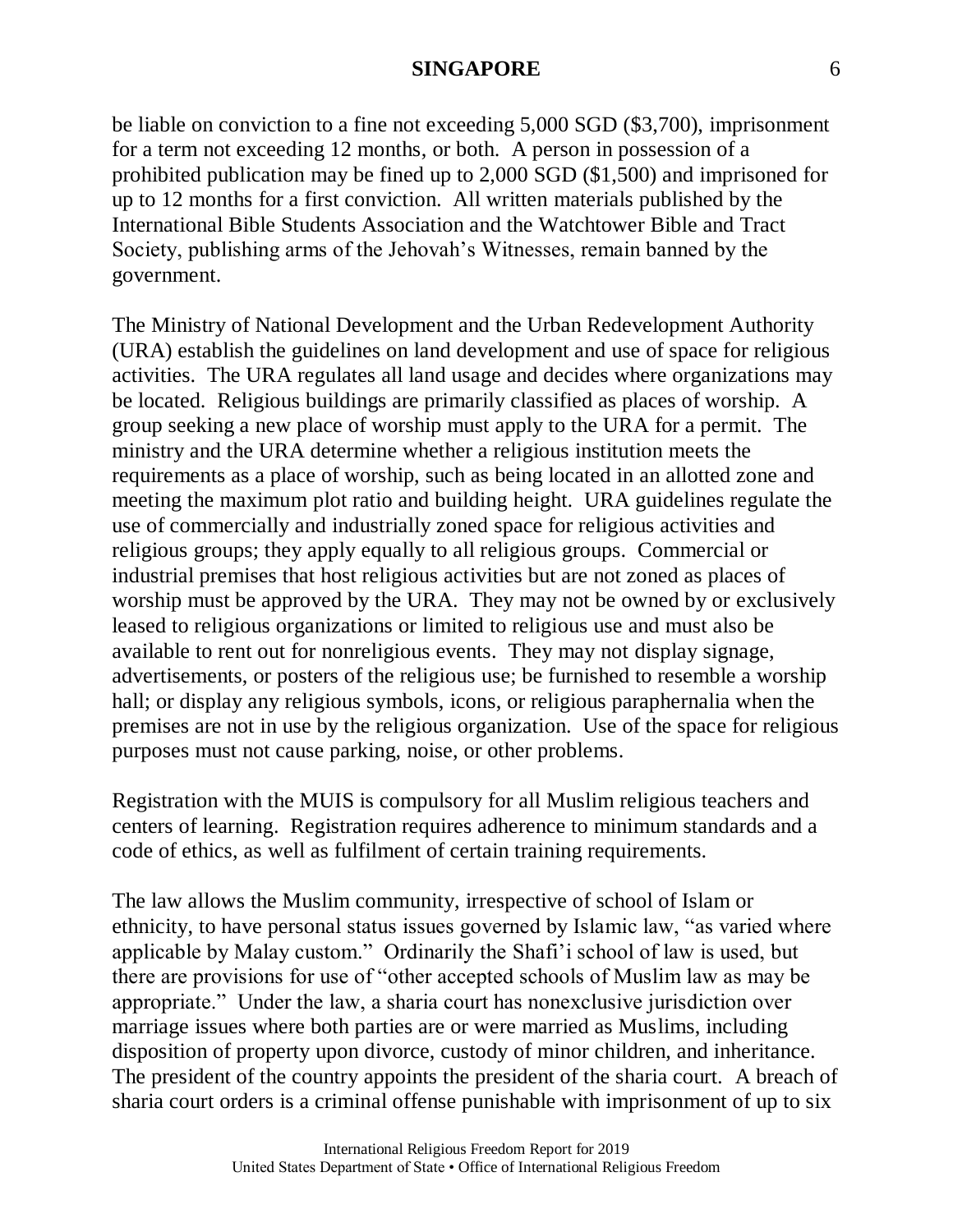months, and an individual may lodge a complaint for breach in the civil courts. The sharia court does not have jurisdiction over personal protection orders or applications for maintenance payments. Divorce proceedings in the sharia court may be moved to the civil courts for decisions on custody or division of matrimonial assets. Appeals within the sharia system go to an appeals board, which is composed of three members selected by the president of the MUIS from a panel of at least seven Muslim individuals nominated every three years by the president of the country. The ruling of the appeals board is final and may not be appealed to any other court.

The law allows Muslim men to practice polygamy, but the Registry of Muslim Marriages may refuse requests to marry additional wives after soliciting the views of existing wives, reviewing the husband's financial capability, and evaluating his ability to treat the wives and families fairly and equitably. By law, the president of the country appoints a "male Muslim of good character and suitable attainments" as the Registrar of Muslim Marriages.

Under the law, certain criminal offenses apply only to those who profess Islam. This includes publicly teaching or expounding any doctrine relating to Islam in a manner contrary to Islamic law, which carries a maximum fine of 2,000 SGD (\$1,500), maximum imprisonment of 12 months, or both. It is also a criminal offense for Muslims to cohabit outside of marriage, but that law has not been enforced in decades.

Under the law, Muslim couples where one or both parties are under the age of 21 must complete a marriage-preparation program and obtain parental or guardian consent before applying for marriage. Each party to the marriage must be at least 18.

According to legal experts in inheritance, Islamic law governs Muslims in the context of inheritance issues by default, but under certain circumstances civil law will take precedence when it is invoked. Islamic law may result in a man receiving twice the share of a woman of the same relational level. A man may also incur financial responsibilities for his female next of kin, although this provision is not codified in the country's law.

The government does not permit religious instruction in public schools, although it is allowed in the country's 57 government-subsidized religiously affiliated schools (mostly Christian but including three Buddhist schools). Religious instruction in these schools is provided outside of regular curriculum time and must not include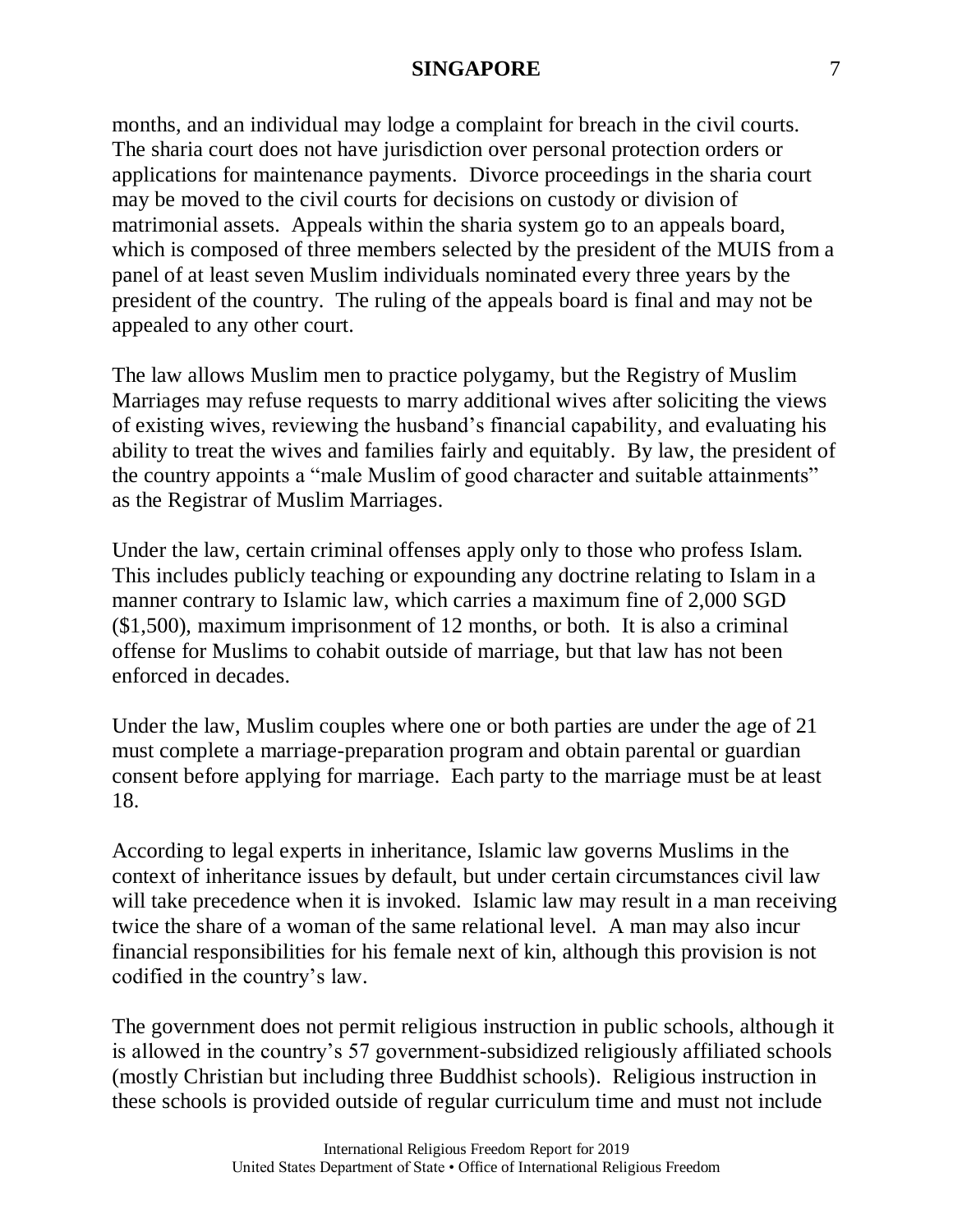proselytization; students have a right to opt out and be given alternatives such as civics and moral education in lieu of religious instruction. Religious instruction is allowed in private schools not aided by the government. At the primary level, however, the law allows only seven designated private schools (six Sunni madrassahs and one Seventh-day Adventist school) to educate citizen students; these schools must continue to meet or exceed public school performance benchmarks in annual national exams. Other Muslim minority groups may operate part-time schools. Public schools finish early on Fridays, which enables Muslim students to attend Friday prayers, or they allow Muslim students to leave early to attend prayers. Secondary school students learn about the diversity of the country's religious practices as a component of their character and citizenship education.

The law empowers the Ministry of Education (MOE) to regulate primary and secondary schools. MOE rules prohibit students (but not teachers) in public schools from wearing anything not forming part of an official school uniform, including hijabs or headscarves. Schools have discretion to grant a child dispensation from wearing the official uniform based on health but not religious requirements. International and other private schools are not subject to the same restrictions. For example, in madrassahs, which are all under the purview of the MUIS, headscarves are part of the uniform. Headscarves are not banned at institutions of higher learning.

The law does not recognize a right to conscientious objection to military service, including for religious reasons. Male citizens or second-generation permanent residents are required to complete 24 months of uniformed national service upon reaching age 18, with no alternative provided to national service.

The Presidential Council for Minority Rights, an advisory body that is part of the legislative process, examines all legislation to ensure it does not disadvantage particular religious groups. The council also considers and reports on matters concerning any religious group the parliament or the government refers to it.

The country is not a party to the International Covenant on Civil and Political Rights.

## **Government Practices**

The official website of the Jehovah's Witnesses reported that at year's end, 11 Jehovah's Witnesses were held in the armed forces' detention facility for refusing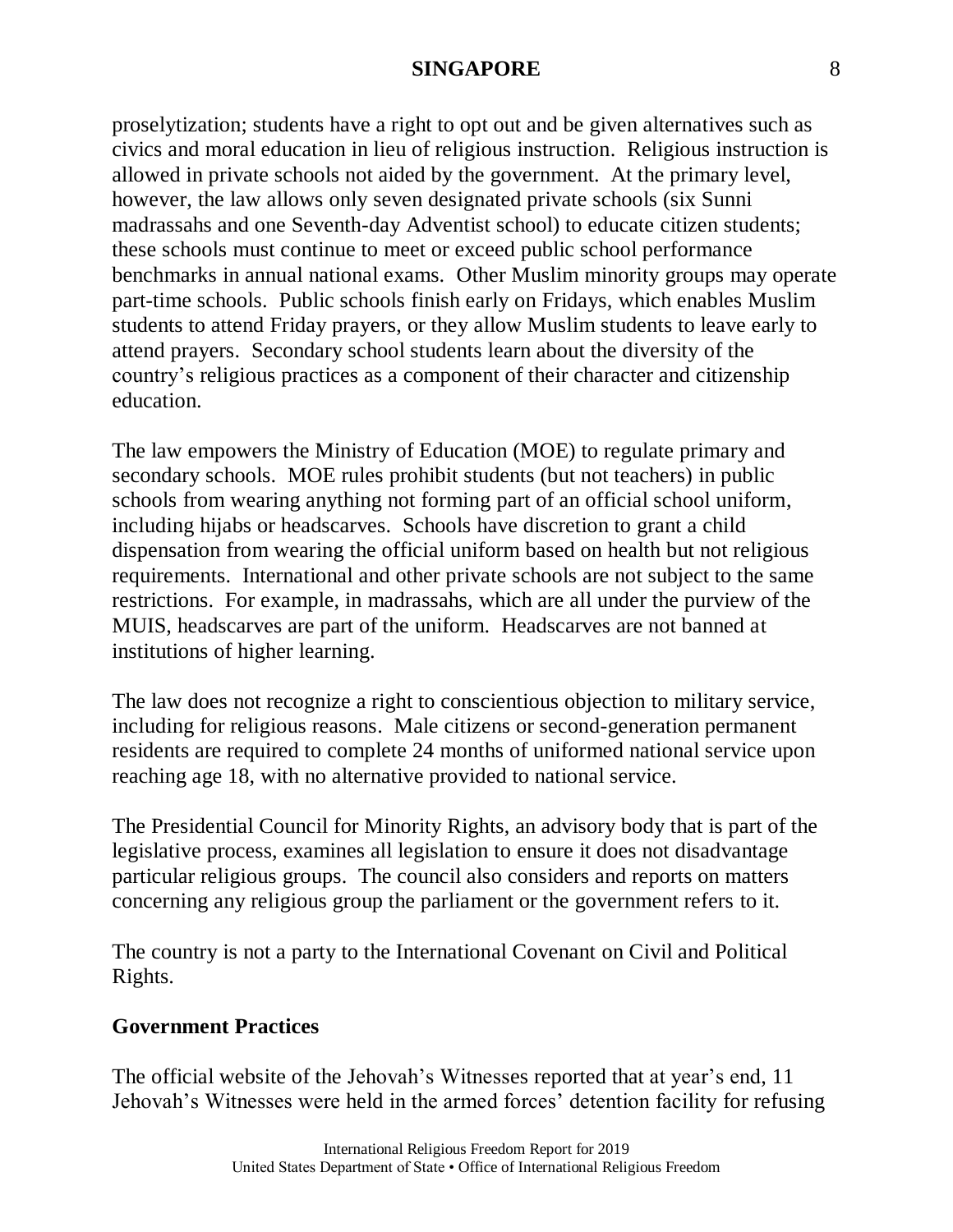on religious grounds to complete national service. Conscientious objectors are generally court martialed and sentenced to detention, typically for 12 to 39 months. Although they remained technically liable for national service, men who had refused to serve on religious grounds were generally not called up for reservist duties. They do not, however, receive any form of legal documentation that officially discharged them from reservist duties.

The government reduced restrictions on the use of live music at the Tamil Hindu procession for Thaipusam, one of three religious foot processions, all Hindu festivals, permitted in the country. In January authorities permitted the use of percussion instruments in the two-day procession for the first time since 1973, and increased the number of hours, from 7:00 a.m. (one hour earlier than the previous year) to 10:30 p.m., during which live music could be played.

In March the authorities cancelled a concert by the Swedish band Watain*.* Authorities initially agreed to the band performing under an R18 (Restricted to 18 years and above) rating and with "religiously offensive" songs and "ritualistic acts" removed from the performance, but they retracted permission on the day of the concert after Minister for Home Affairs K. Shanmugam raised concerns about the group's history of denigrating religions and promoting violence. The ministry assessed that allowing what they called a Satanist band to play had the "potential to cause enmity and disrupt Singapore's social harmony."

Although government policy prohibited the wearing of hijabs by certain public sector professionals, such as nurses and uniformed military officers, many statutory boards within government agencies continued to allow Muslim staff to wear the hijab while the government continued to evolve its stance "gradually and carefully." Some in the Muslim community continued to quietly petition for a change in government policy.

In March authorities banned a U.S. clergyman from preaching in the country after he refused to return to the country for a police investigation into anti-Muslim comments he reportedly made at a Christian evangelical conference in 2018.

While the government did not formally prohibit proselytization, it continued to discourage its practice through the application of laws regarding public speech and assembly based on concerns that proselytizing might offend other religious groups and upset the balance of intergroup relations. In March media reported that police investigated a complaint against a Christian man for allegedly preaching to Muslim schoolchildren; media did not report that charges were filed.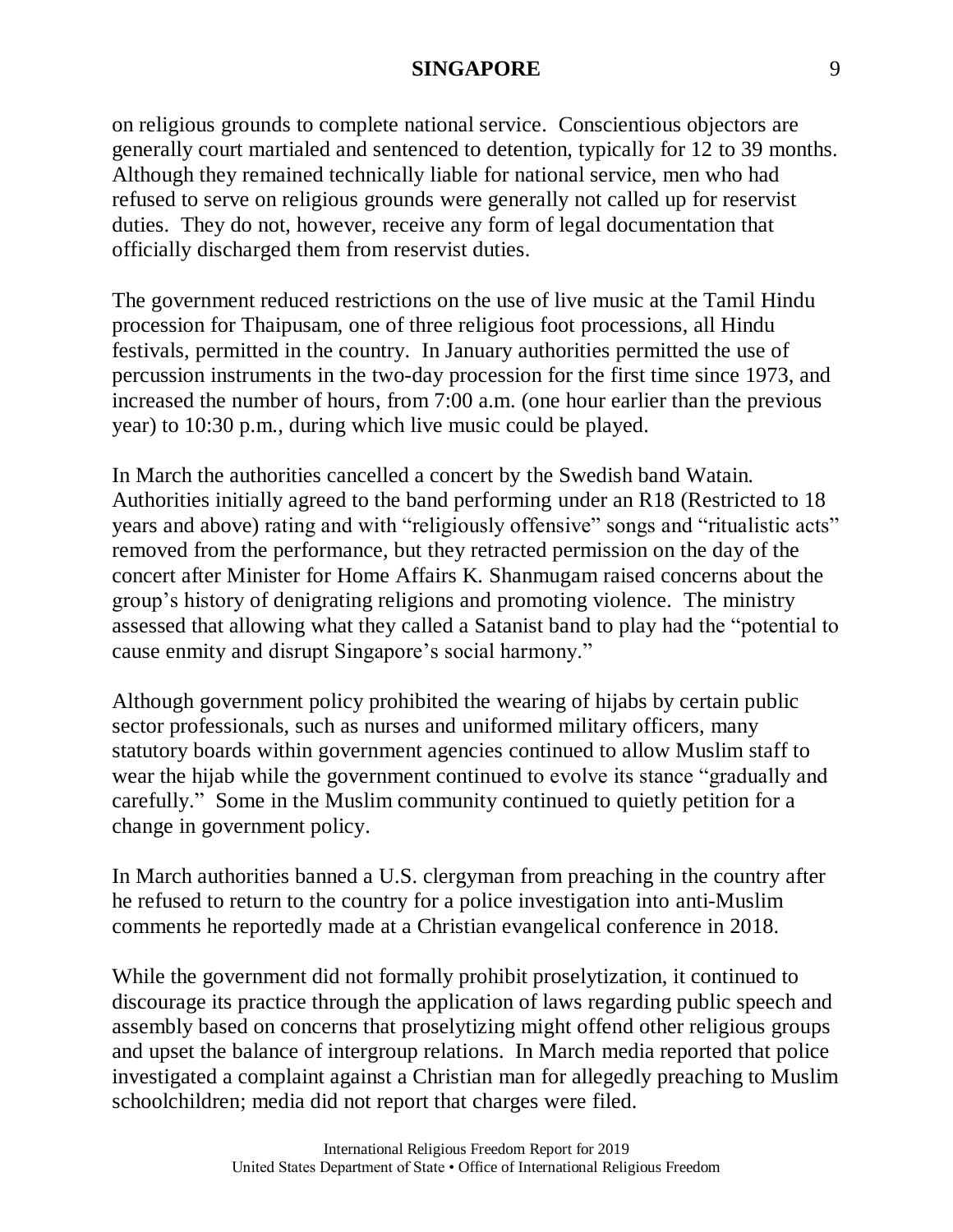The government assisted religious groups in locating spaces for religious observance in government-built housing, where most citizens lived. The government continued to enforce the maintenance of ethnic ratios in public housing and to prevent the emergence of religious enclaves in concentrated geographic areas.

As part of the MOE's National Education Program, the official primary and secondary public school curricula encouraged religious harmony and tolerance. Secondary school students visited diverse religious sites, including Buddhist and Hindu temples, mosques, churches, and synagogues. All schools celebrated the annual racial harmony day in July, which promoted understanding and acceptance of all religions within the country. Children wore traditional clothing and celebrated the country's racial and religious diversity. Students were encouraged to recite the "Declaration of Religious Harmony," which repeatedly affirms the importance of religious harmony for the country.

The government instituted a requirement that Islamic teachers, known as *asatizah*, must complete a mandatory three-hour ethics class prior to 2020 in order to fulfil registration requirements. Among other requirements, the code of ethics requires teachers not to denigrate any individual or group by means of terms or concepts that could erode social harmony.

In July the director of the Public Service Commission defended awarding a taxpayer-funded scholarship to a student of Buddhist studies after the local newspaper published two letters of complaint about the award. She said that to make sound policy, the public service needed a diversity of strengths and a deep understanding of the country's religions: "Secularism does not mean being devoid of religious content."

President Halimah Yacob, Prime Minister Lee Hsien Loong, and government ministers regularly stressed the government's commitment to the country as a multiracial and multireligious society and cited religious harmony as an important policy goal. Ministers frequently gave speeches on strengthening religious pluralism. In October Prime Minister Lee wished Hindus a happy Diwali on his Facebook page and wrote, "Here in Singapore, we are fortunate that we can share in the joy of one another's cultural and religious festivals." In September when accepting a World Statesman Award from the Appeal of Conscience Foundation, he praised the country's institutions that protect multiculturalism, including the Presidential Council for Minority Rights and the IRO.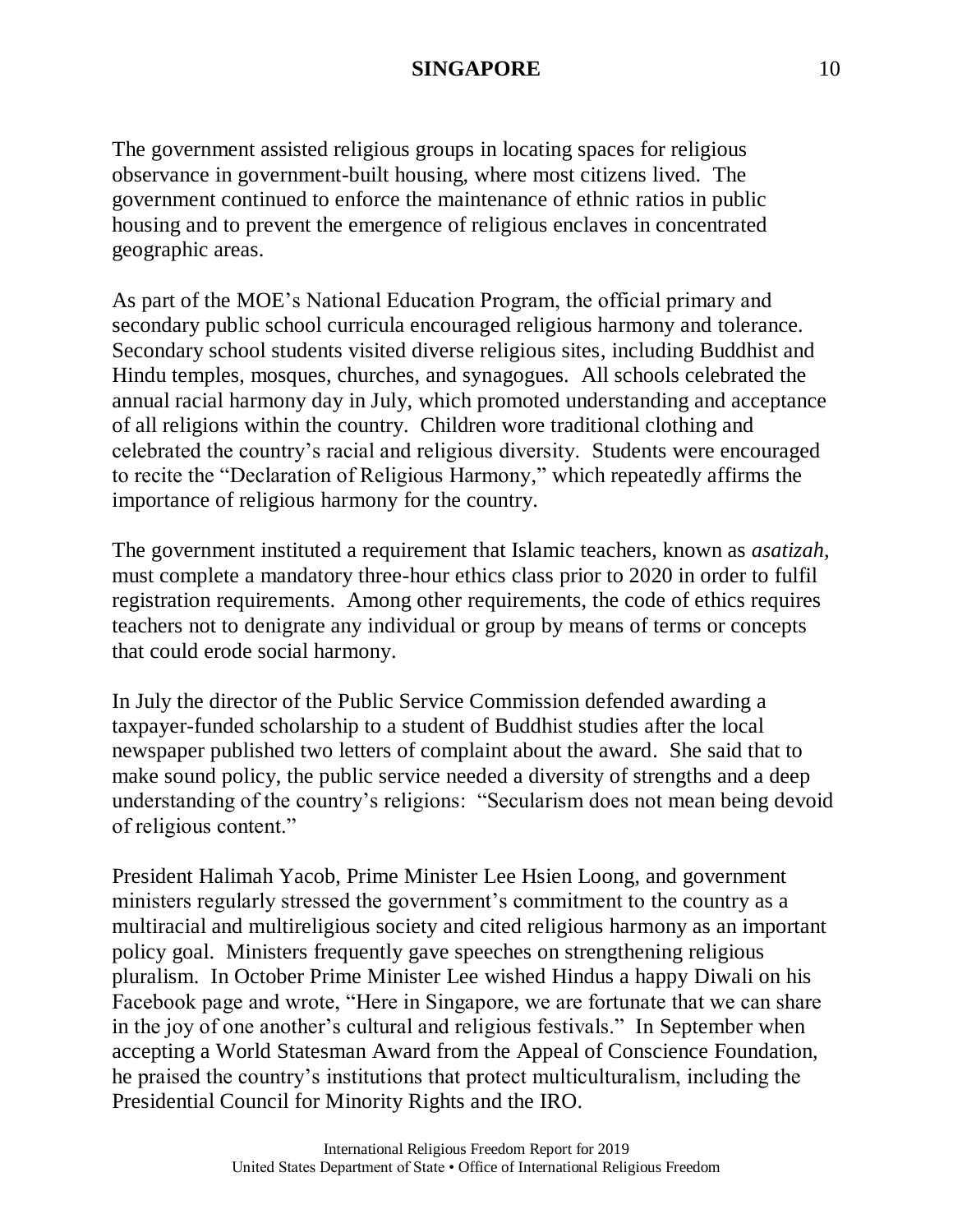In June 1,000 delegates attended the government's inaugural International Conference on Cohesive Societies (ICCS), at which President Halimah celebrated religious diversity and distinctive cultures, while calling on different communities to accommodate others' differences and to build interfaith understanding. Deputy Prime Minister Heng Swee Keat delivered the conference's closing speech, during which he noted that the country must also learn to take into account the perspectives of the nonreligious, who comprise approximately 20 percent of the local population.

Members of parliament (MPs) expressed support for religious freedom, respect, and harmony. In July Ruling People's Action Party MP Zainal Bin Sapari recommended on Facebook that employers accommodate male Muslim employees by allowing them to attend Friday afternoon prayers at mosques.

In May Muslim MPs from the ruling party, the opposition, and independent lawmakers held the first ever cross-party breaking of the fast within parliament. In March in the wake of the Christchurch massacre, Muslim MP Amrin Amin led a political-constituency visit by Christians, Muslims, and Buddhists to St. Andrew's Cathedral, built on land donated by an Arab Muslim.

Under the auspices of the MCCY, local government and government-affiliated organizations advocated for interreligious understanding and support for followers of other religions. In February the country's five district mayors launched a national interfaith initiative called Common Senses for Common Spaces, which included activities such as community dialogues on Buddhism, Christianity, Islam, and Hinduism.

Interfaith activities occurred in each of the country's five mayoral districts through the expansion of programs such as Common Sense for Common Spaces, while 89 "Inter-Racial and Religious Confidence Circles" (IRCCs) continued to operate in each of the country's 27 electoral constituencies. The IRCCs conducted a variety of local interreligious dialogues, counseling and trust-building workshops, community celebrations, and similar activities. In May more than 100 volunteers from IRCCs, district council Racial Harmony Youth Ambassadors, and religious organizations joined Muslim MP and Mayor Maliki Osman in an interfaith iftar after the group had packaged and distributed adult diapers to the elderly in local nursing homes.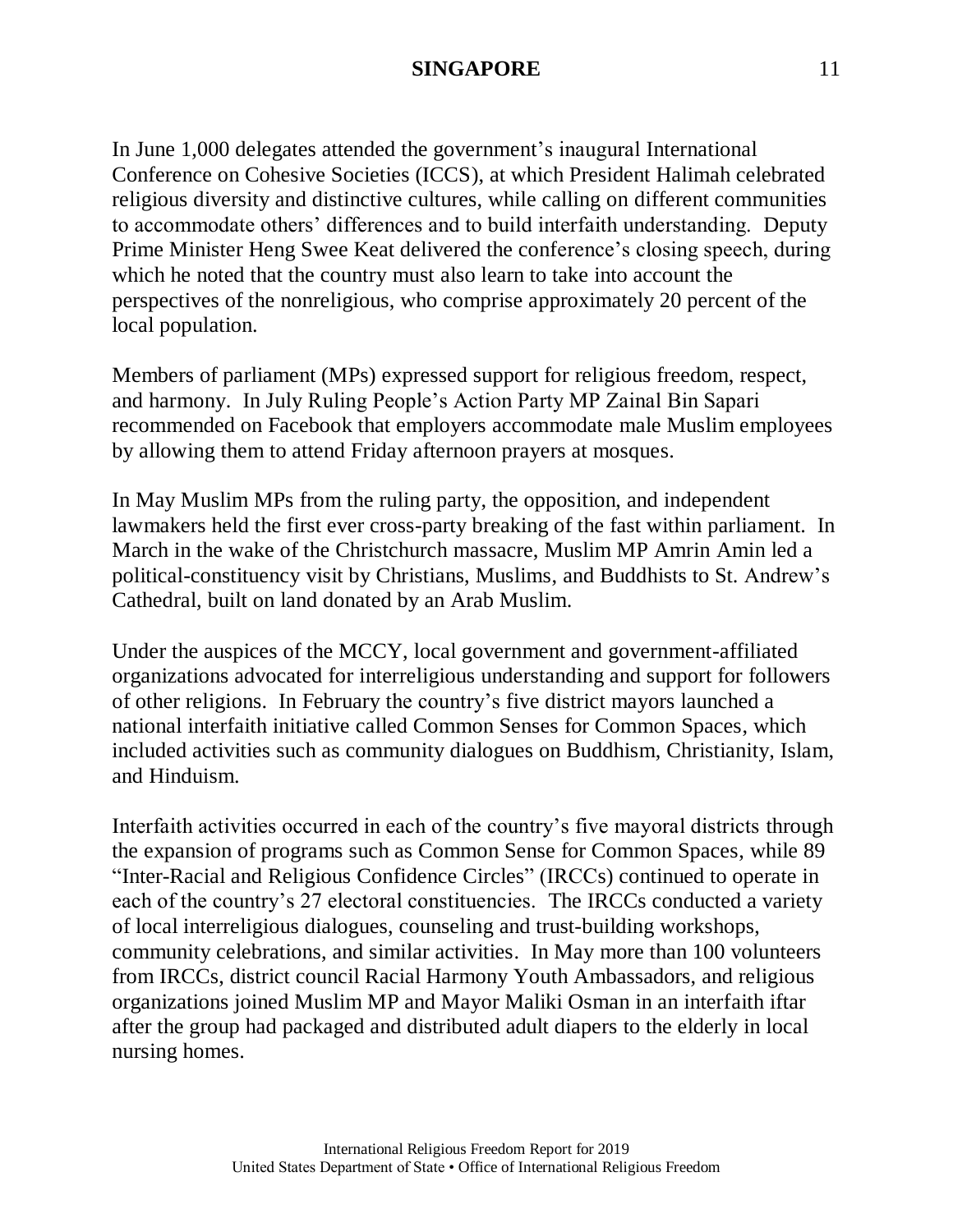The government continued to work with religious groups through a community engagement program which trained community leaders in emergency preparedness and techniques for promoting religious harmony. It also worked through the BRIDGE initiative (Broadening Religious/Racial Interaction through Dialogue and General Education), which provided financial support for community-based initiatives that fostered understanding of different religious practices and beliefs.

The MUIS continued to operate the Harmony Center, which was established to promote greater religious understanding. The Harmony Center houses artifacts and information about Islam and nine other major religious groups in the country. It also organized interfaith programs, including dialogues with leaders from different religious groups.

Authorities helped Muslims undertake travel for religious reasons through the MUIS, which maintains a national Hajj registration process, and which provides medical and welfare support for citizens making the Hajj. Ministers continued to advocate an increase in the number of permits that Saudi Arabia allocates to the country for pilgrims annually.

# **Section III. Status of Societal Respect for Religious Freedom**

A joint study of more than 4,000 residents by the National University of Singapore's Institute of Policy Studies (IPS) and OnePeople.sg found that almost 97 percent of local residents described the level of racial and religious harmony as moderate, high, or very high. When asked if they knew someone of another religion to clarify any concerns about religious practices, more than half of respondents said they were acquainted with a Buddhist, Catholic, other Christian, Muslim, or Taoist, while 40 percent of respondents knew a Hindu, and 22 percent a Sikh with whom they could do the same. While 88 percent of respondents reported not experiencing any form of religious tension in their daily lives, some respondents reported negative experiences associated with religion; more than a quarter reported being upset in the last year over proselytization attempts as well as by something they watched on social or mainstream media that insulted their racial or religious customs. Religion was identified as an important potential fault line, with just under half of respondents saying the mismanagement of religion could result in suspicion, mistrust, and anger among communities in Singapore, while a third said it had the potential to engender violence.

Seventy-seven percent of the population said they followed a religion, according to a separate IPS survey of 1,800 residents. Most local residents perceived adherents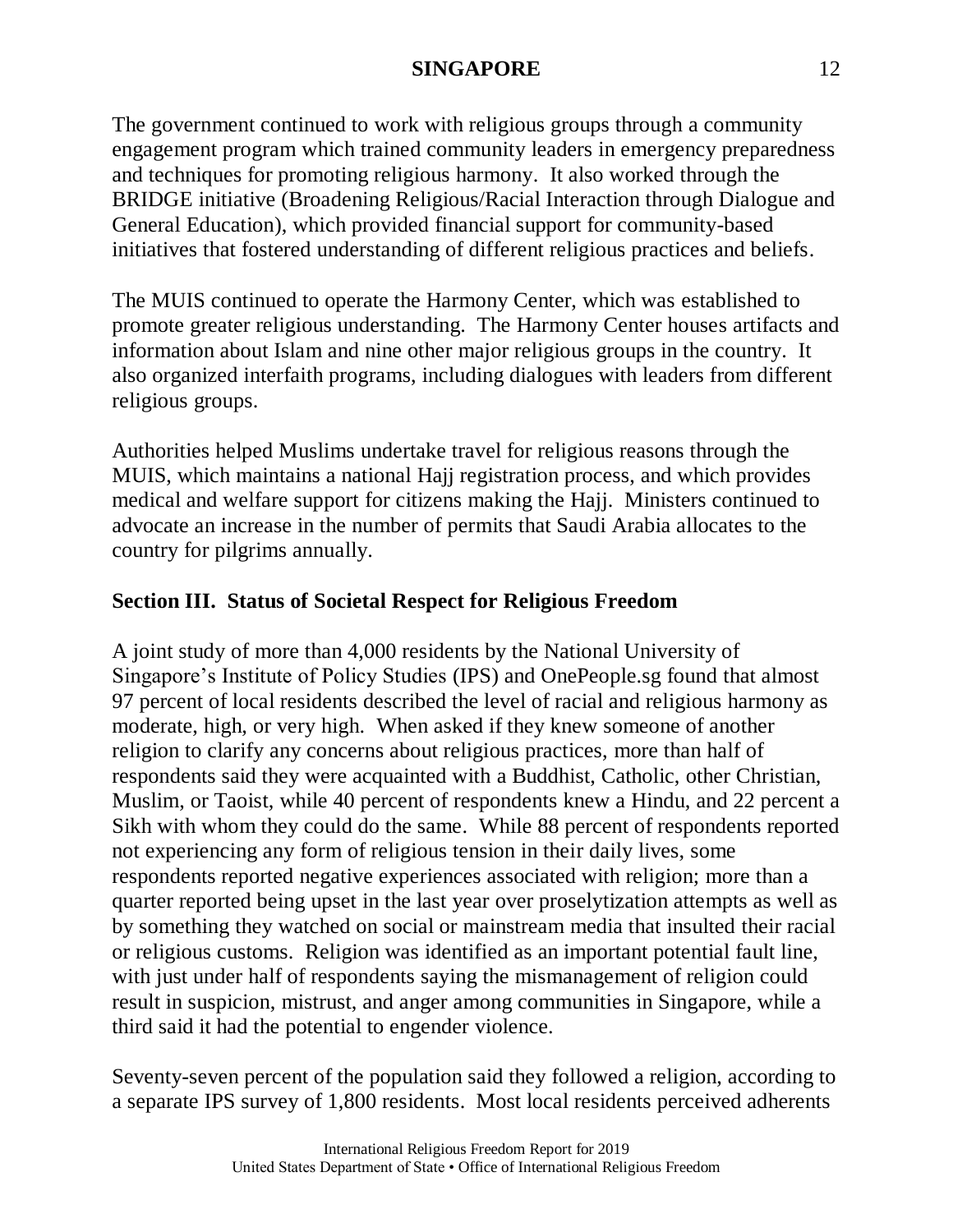of other religions positively, although 16 percent saw Muslims as "threatening," or "somewhat threatening." Seventy-three percent believed that persons of different religious backgrounds could get along when living close together.

Led by the country's religious leaders, more than 300 religious groups and other organizations signed a pledge during the ICCS affirming the constitutional guarantee of religious freedom and committing themselves to safeguarding national religious harmony

Emeritus Senior Minister Goh Chok Tong, the patron of the IRO, called on followers of all religious beliefs to "always protect the freedom to interact with each other as friends, neighbors, and fellow Singaporeans" when he opened the organization's 70th anniversary Harmony of Faiths exhibition in March. The exhibition encouraged visitors to learn about all the religions practiced in the country. The IRO also worked with the National Library Board to organize interfaith gatherings. The IRO includes leaders of the 10 major religious groups in the country with the stated objective of inculcating a spirit of friendship among various religious groups by conducting interreligious prayer services, seminars, and public talks throughout the year.

In September remarks made on social media by a local blogger about the turbans of two Sikh men "obstructing" her view during an event gained national attention for their insensitivity. A subsequent invitation to the blogger from the Young Sikh Association to visit the Central Sikh Temple to learn about Sikhism was widely reported on social and local media.

Religious groups and humanists continued to promote interfaith and intrafaith understanding. In August the Archdiocesan Catholic Council for Interreligious Dialogue hosted Buddhist, Muslim, and Catholic representatives to discuss the concept of fasting. Throughout the year, the Center for Interfaith Understanding, chaired by a Muslim and a Taoist, hosted a range of seminars, including on such subjects as Chinese religion in everyday life, Christian-Muslim relations, and interfaith dialogue.

Shia and Sunni Muslims continued to cooperate and to share Sunni mosques, hosting intrafaith iftars during Ramadan. The organization Roses of Peace held several events in the aftermath of the terrorist attack in Christchurch, New Zealand, including a forum of Singaporean youth, to exchange ideas on race and religion.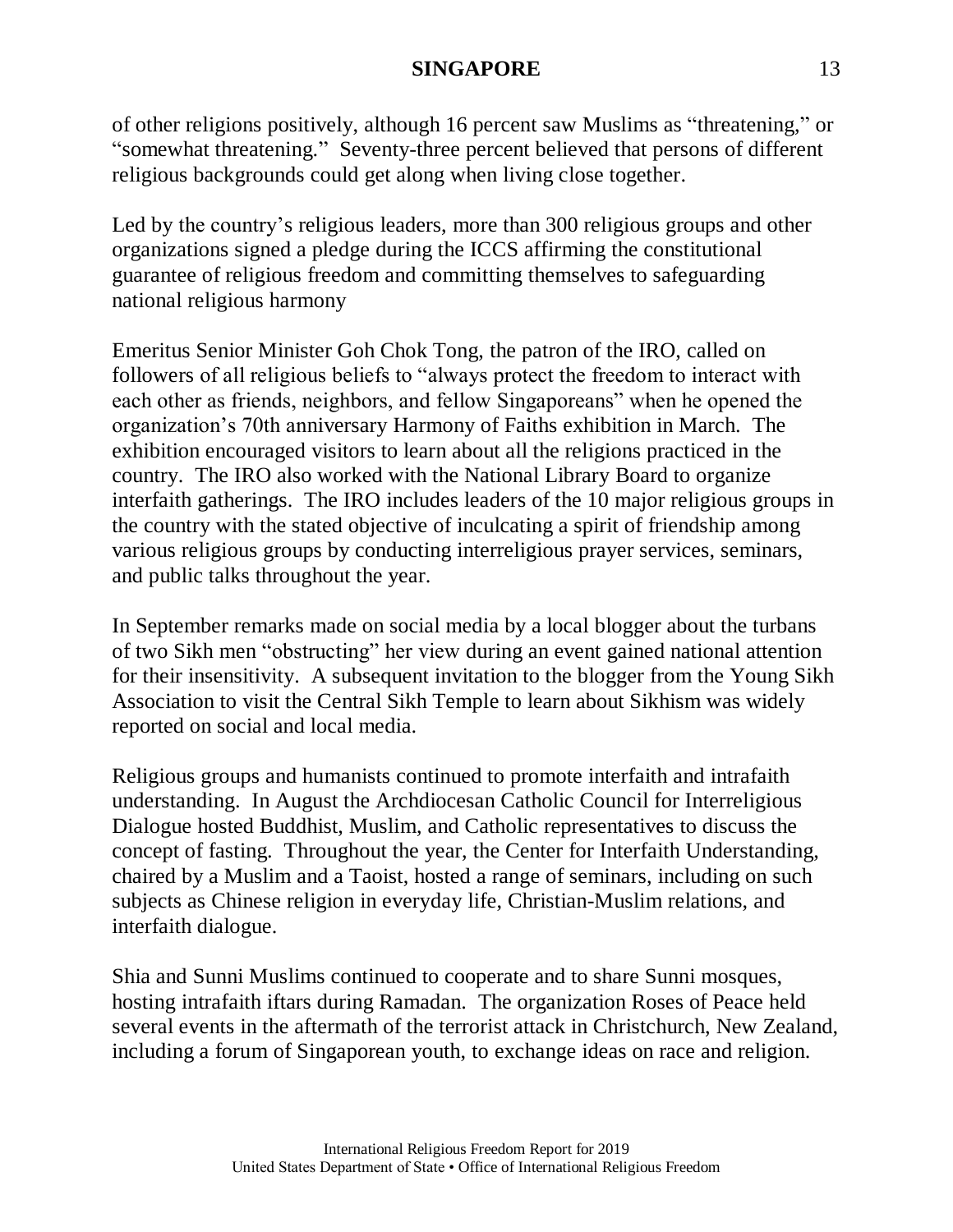Religious groups cooperated to provide practical support for their communities. Under a program run by the local community organization Giving Back Beyond Faith, religious groups collaborated with Sewa Pledge, a Sikh community project, and a Sikh temple, Gurdwara Sahib Yishun, to host an event for migrant workers in a place of worship, during which participants learned about Sikh culture and worship. Buddhist volunteers from Shinnyo-en served as road marshals to divert traffic from the nearby Abdul Razak Mosque during the Eid al-Adha prayers in August, when the road was closed off due to an overflow from the mosque. During Ramadan, the Hindu Endowments Board donated two tons of rice to local mosques, while the Singapore Buddhist Lodge donated 35 tons.

# **Section IV. U.S. Government Policy and Engagement**

The Charge d'Affaires discussed the country's approach to religious harmony and amendments to its MRHA with the minister-in-charge of Muslim Affairs. In May at an embassy iftar attended by Senior Minister of State for Defense and Foreign Affairs Mohamad Maliki Bin Osman, religious leaders of numerous faiths, the diplomatic corps, and others, the Charge d'Affaires gave remarks promoting religious freedom and embracing religious diversity. The Charge's speech was featured on Malay language television and in the leading English- and Malaylanguage newspapers.

Embassy representatives engaged with a variety of religious groups, including the IRO, MUIS, PPIS, interfaith groups such as the Center for Interfaith Understanding, and representatives from Buddhist, Christian, Shia Muslim, Sikh, Sunni Muslim, Taoist, and interfaith groups, to reinforce the importance of religious freedom. Visiting representatives from the Office of International Religious Freedom met with the imam of Ba'alwie Mosque, who displayed the mosque's collection of old Qurans, Bibles, Judaica, and Buddhist scriptures. The embassy used social media to highlight the visit, including a post covering the embassy iftar in May, and to demonstrate appreciation of and respect for the country's religious diversity. The embassy used social media to feature the work of a former participant in a U.S.-sponsored exchange program focused on peace, social cohesion, and interfaith harmony.

The embassy facilitated the engagement of visiting U.S. citizens with local community and religious groups to support the promotion of religious freedom. In September embassy representatives and the U.S. nongovernmental organization Writing Through conducted workshops with the staff of PPIS and the youth that benefit from its programs. The workshops focused on building the research and